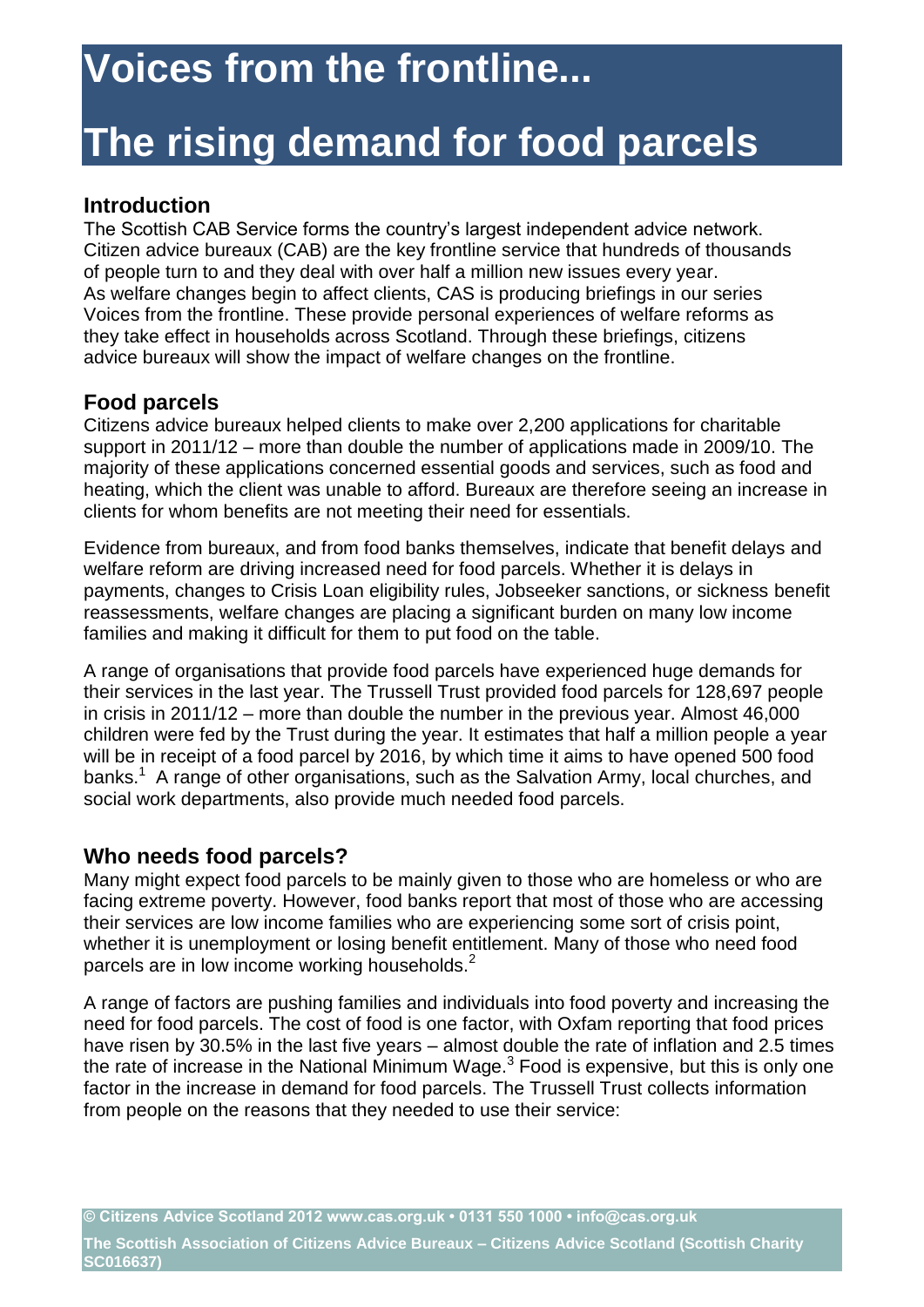# **The rising demand for food parcels**

| <b>Nature of need</b> | 2009 | 2010  | 2011 |
|-----------------------|------|-------|------|
| <b>Benefit issues</b> | 44%  | 50%   | 48%  |
| Unemployment          | 15%  | 15%   | 20%  |
| Debt                  | 24%  | 24%   | 18%  |
| Delayed wages         | 2%   | 1%    | 3%   |
| <b>Family crisis</b>  | 2%   | $1\%$ | 3%   |
| <b>Sickness</b>       | 2%   | 1%    | 2%   |
| Asylum/immigration    | 3%   | 1%    | 2%   |
| Homelessness          | 7%   | 6%    | 1%   |

### **Table 1: Reasons for accessing a food parcel (Trussell Trust)<sup>4</sup>**

Based on this evidence, almost half of need for food parcels was caused by benefit issues, including delays in payments and changes in entitlement. This would imply that over 60,000 people required food parcels from the Trust last year due to benefit issues.

## **Evidence from citizens advice bureaux**

Scottish CAB are reporting that changes in benefits are causing an increasing number of clients to fall through the social security safety net. Some of these clients may be able to rely on family and friends, but for many their only way of sourcing food is through a food parcel. As a result, advisers are increasingly referring clients to food banks and churches in order for them to eat. This briefing looks at the aspects of the benefits system that may be driving demand for food parcels, including:

- Changes to the Social Fund
- Jobseekers Allowance (JSA) sanctions
- Delays in benefit payments

#### **The Social Fund**

The Social Fund is designed to be a safety net for people who need it to cover costs such as food and housing, and who need emergency financial support through Crisis Loans. However, a series of changes to the Social Fund have reduced the number of awards being made. In particular, the limit of three Crisis Loan awards for living expenses in a twelve month period has had an effect on clients. This policy does not address any of the reasons why an individual may need a Crisis Loan and only serves to push the individual towards other sources of help.

**© Citizens Advice Scotland 2012 www.cas.org.uk • 0131 550 1000 • info@cas.org.uk** 

**The Scottish Association of Citizens Advice Bureaux – Citizens Advice Scotland (Scottish Charity SC016637)**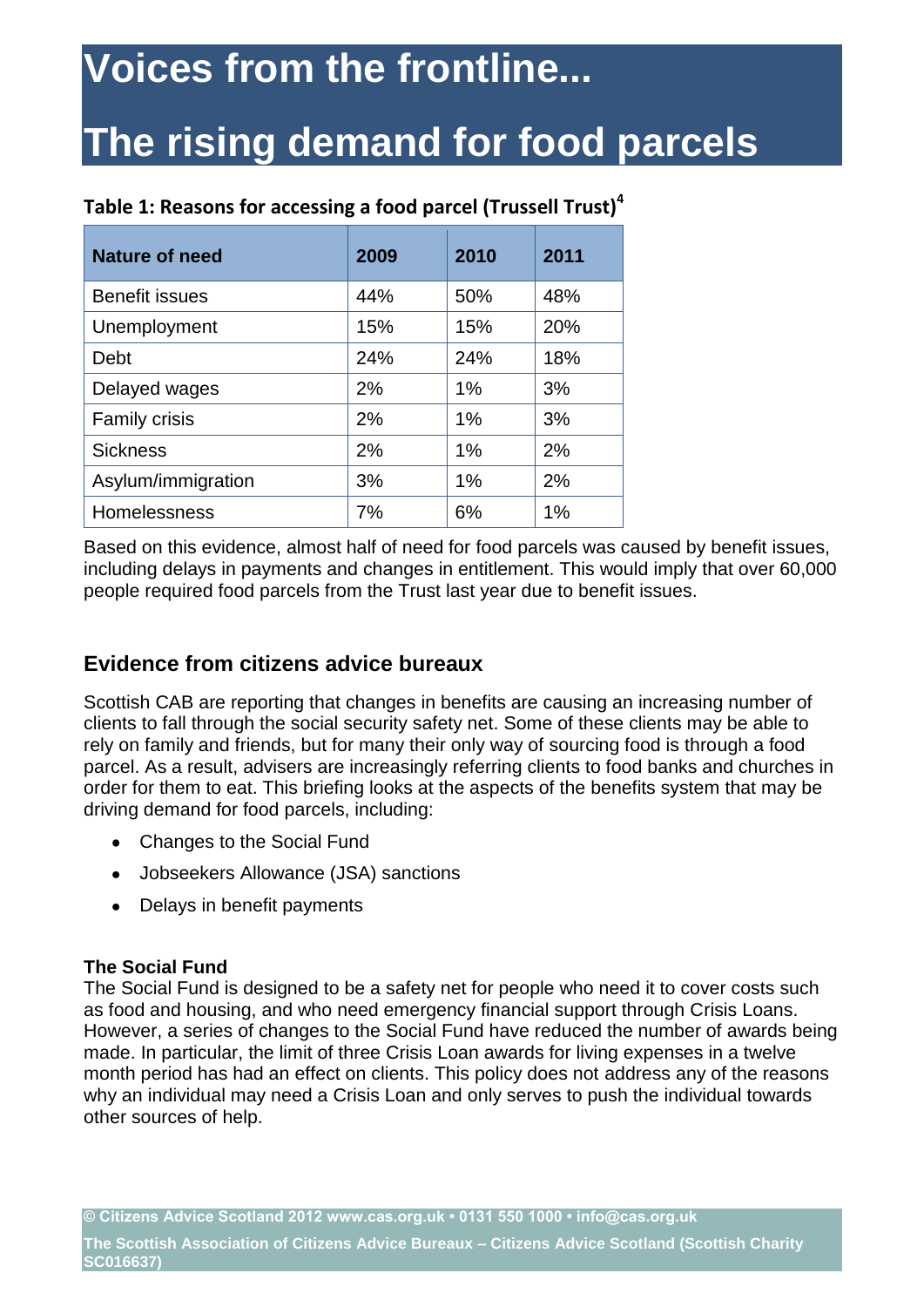## **The rising demand for food parcels**

- **A West of Scotland CAB** reports of a client who was told that he is not entitled to another Crisis Loan due to the 'three strikes policy'. The client advised that two of his previous Crisis Loan applications were due to delays in the processing of his ESA application. The bureau phoned the DWP who confirmed that the client cannot apply for a Crisis Loan for another two months. The client's energy supplier agreed to a one-off credit to the client's meter of £25 so he can afford electricity while the client has been referred to a local church for a food parcel.
- **A West of Scotland CAB** reports of a client claiming Jobseekers Allowance whose application for a Crisis Loan was refused as he had already had three loans in the past 12 months. The client is separated from his partner and children and has no contact with them or his family. The client suffers from depression, anxiety and agoraphobia. The bureau phoned the Social Work department to see if they could offer support, but they could not as the client is single with no dependents. The CAB referred the client for a food parcel.

#### **JSA sanctions**

Jobseekers Allowance (JSA) claimants are required to meet a number of conditions in order to show that they are actively seeking employment. A failure to meet these conditions may result in the claimant's JSA payments being sanctioned for a fixed period. Claimants who have been sanctioned may be entitled to limited hardship payments but have no access to Crisis Loans. Claimants can receive sanctions for a number of reasons, including failure to apply for or accept a job, failure to attend a mandatory Jobcentre meeting, or failure to participate in the Work Programme.

In 2011/12, clients sought advice on over 1,850 new issues relating to JSA conditions, sanctions and hardship payments at citizens advice bureaux in Scotland. Many of the clients seeking advice on these issues had reached a crisis point where the disruption in their income as a result of the sanction had left them in a desperate situation. A number of these clients had incurred 'minor' sanctions of two weeks which meant that they were not entitled to hardship payments to help them cope.

- **A West of Scotland CAB** reports of a client who is reliant on food parcels that he is receiving from local churches. The client is currently homeless and recently received a sanction of two weeks to his JSA claim after missing a signing on date for the second time this year. The client cannot claim a hardship payment or Crisis Loan, so the bureau referred the client for a food parcel. The client approached the bureau two weeks later as he still has no money, cannot afford to travel to the Jobcentre, and is now reliant on food parcels to survive.
- **A West of Scotland CAB** reports of a client who was sanctioned for missing an appointment at the Jobcentre. The client was volunteering and forgot about the meeting. The client has been refused a Crisis Loan and has been told he does not qualify for a Hardship Loan as his sanction is for 14 days (it needs to be for 15 days or more to qualify). The bureau arranged for a church to deliver a crisis bag to the client.

**The Scottish Association of Citizens Advice Bureaux – Citizens Advice Scotland (Scottish Charity SC016637)**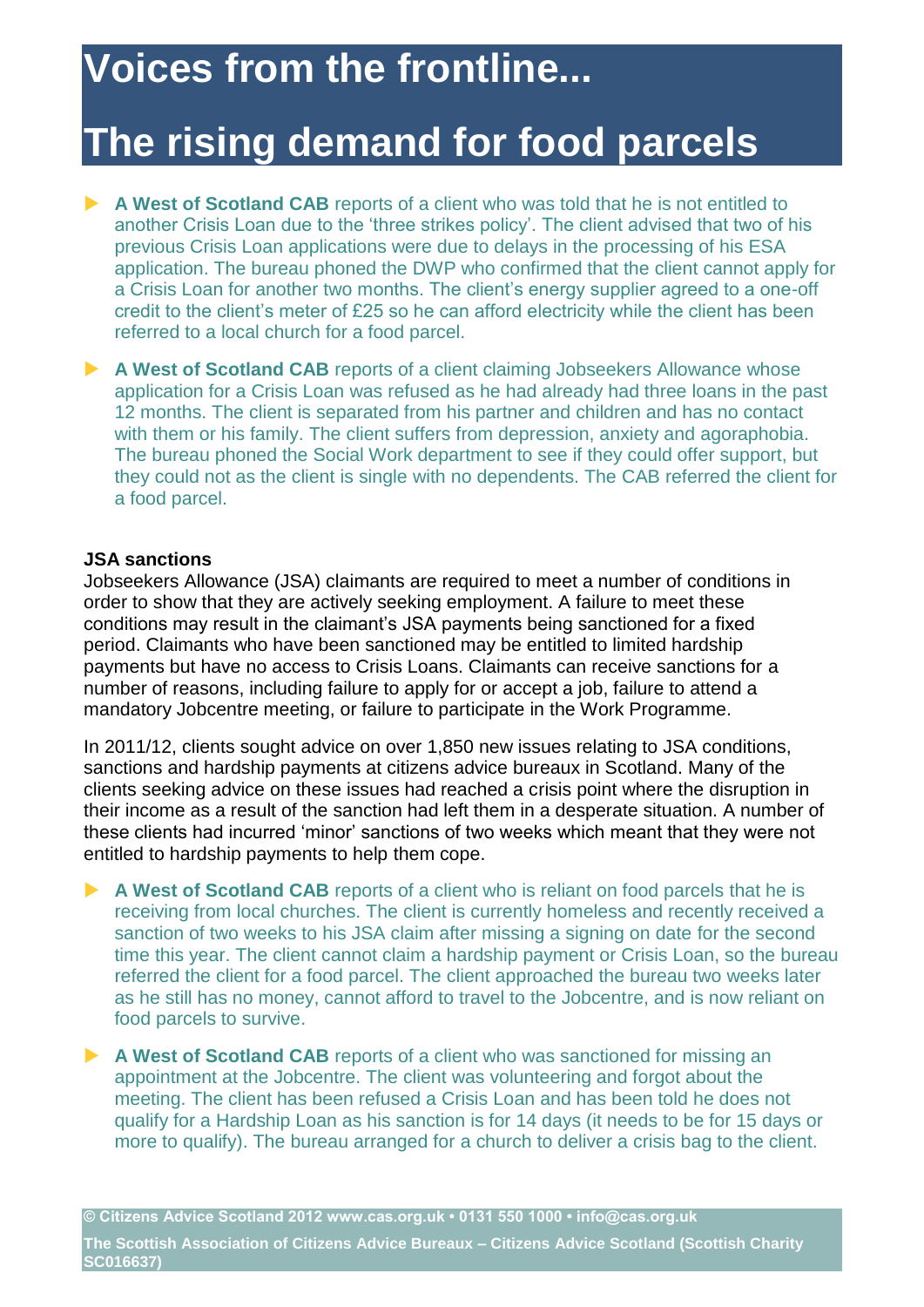# **The rising demand for food parcels**

#### **Benefit delay**

The Trussell Trust estimates that around 30% of people accessing their services do so because of 'benefit delay'.<sup>5</sup> This type of issue makes up a significant proportion of benefit issues that bureaux advise on with clients seeking advice on over 13,000 benefit payment issues in 2011/12. Even where the target time for processing a claim is met (for example, two weeks for JSA claims), this gap between need and payment can be a long time to cope without support. In other cases, claimants can be left without payments for long periods with little indication of when they can expect payment.

**A West of Scotland CAB** reports of a client who has been without benefits for a number of weeks due to delays. The client has been wheelchair bound for nearly a year due to a diabetes related degenerative disease. The client was found fit for work in her assessment for ESA and lost her appeal. She was advised to apply for JSA, but when she went to the Jobcentre for her first interview she was told she was not fit for work and should re-apply for ESA. The client made another application three weeks ago and has been told it could take a further 14 days to process her claim. The client has been given one Crisis Loan but was refused another. The bureau made a referral for a food parcel and asked the DWP to address the client's ESA claim as a matter of urgency.

A South of Scotland CAB reports of a client who is experiencing hardship due to a delay in a benefit decision. The client was receiving Income Support as a single parent before making a joint application for JSA with her partner. When they made the application, the client's claims for Child Tax Credit, Housing Benefit, and Council Tax Benefit all stopped. Currently the client's only income is Child Benefit. It is now two weeks since they applied but they have heard nothing. When she asked about the delay she reports that they could give no reason and told her they would have to wait for the decision. The client has no money for food, so the adviser signposted the client to a local food bank. The client and her partner have a six month old baby.

## **Conclusion**

A number of factors are driving the increasing demand for food parcels, including unemployment, low income and rising food prices. However, evidence from citizens advice bureaux and food banks suggest that problems and changes in the benefits system are the most important factors. A number of welfare changes are causing claimants to need food parcels, including changes to the Social Fund, JSA sanctions and the sickness benefit reassessment. With recent changes in Tax Credits and future changes to DLA and Housing Benefit, we expect the number of Scottish CAB clients that require food parcels to increase further.

Whilst food banks and charities are meeting the essential needs of many people facing crisis, it must be highlighted that food parcels do not address the underlying causes of poverty. The rise in demand for food parcels should be seen as a warning about the significant hardship that families are facing. Food parcels should not be seen as a policy response to the issues that are raised in this report; rather, policy should be focussed at ensuring that families do not experience these problems at all and are able to put food on the table.

**© Citizens Advice Scotland 2012 www.cas.org.uk • 0131 550 1000 • info@cas.org.uk The Scottish Association of Citizens Advice Bureaux – Citizens Advice Scotland (Scottish Charity** 

**SC016637)**